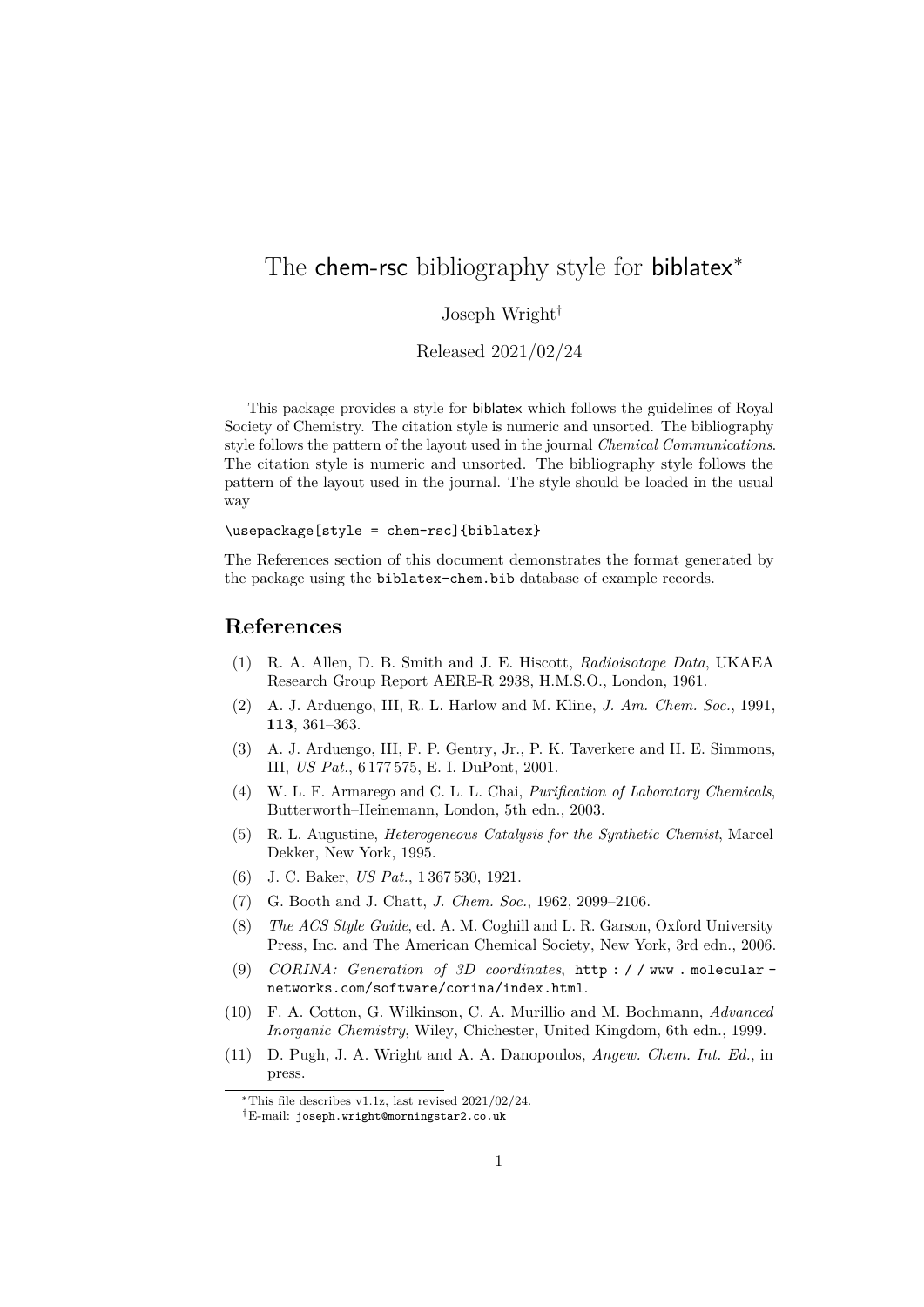- (12) K. Dehnicke and J. Strähle, *Angew. Chem.*, 1981, **93**, 451–464; *Angew. Chem., Int. Ed. Engl.*, 1981, **20**, 413–426.
- (13) K. Dehnicke and J. Strähle, *Angew. Chem., Int. Ed. Engl.*, 1981, **20**, 413–426.
- (14) M. J. Gaunt, Ph.D. Thesis, University of Cambridge, Cambridge, United Kingdom, 1999.
- (15) *N-Heterocyclic Carbenes in Transition Metal Catalysis*, ed. F. Glorius, Springer, Berlin, 2007, vol. 21.
- (16) *International Tables for Crystallography*, ed. T. Hahn, Kluwer Academic Publishers, Dordrecht, Netherlands, 5th edn., 2002, vol. A.
- (17) C. Hammond, *The Basics of Crystallography and Diffraction*, International Union of Crystallography and Oxford University Press, Oxford, United Kingdom, 1997, ch. 1, pp. 1–40.
- (18) P. M. Henry, in *Handbook Of Organopalladium Chemistry for Organic Synthesis*, ed. E.-I. Negishi, Wiley Interscience, New York, 2002, vol. 2, ch. V.3.1.1, pp. 2119–2140.
- (19) B. Heyn, B. Hippler, G. Kreisel, H. Schreer and D. Walther, *Anorganische Synthesechemie: ein integriertes Praktikum*, Springer-Verlag, Weinheim, Germany, 1986.
- (20) E. Hope, J. Bennett and A. Stuart, Pacifichem (International Chemical Congress of Pacific Basin Societies), Hawaii, USA, 2005.
- (21) H.-J. Kabbe and R. Jira, in *Methoden der organischen Chemie, Houben– Weyl*, *Ketone, Teil 1*, Georg Thieme Verlag, Stuttgart, Germany, 4th edn., 1973, vol. VII, ch. III, pp. 781–790.
- (22) A. Kirschning, ed., *Topics in Current Chemisty* 242 (2004): *Immobilized Catalysts*.
- (23) S. J. Lancaster, *Alkylation of boron trifluoride with pentafluorophenyl Grignard reagent*, 2003, <http://www.syntheticpages.org/pages/215> (visited on 10/08/2008).
- (24) *Theoretical Aspects of Homogeneous Catalysis*, ed. P. W. M. N. van Leeuwen, K. Morokuma and J. H. van Lenthe, Kluwer Academic Press, Dordrecht, Netherlands, 1995.
- (25) G. M. Sheldrick, in P. Müller, R. Herbst-Irmer, A. L. Spek, T. R. Schneider and M. R. Sawaya, *Crystal Structure Refinement*, International Union of Crystallography and Oxford University Press, Oxford, United Kingdom, 2006.
- (26) *Handbook of Organopalladium Chemistry for Organic Synthesis*, ed. E.-I. Negishi, Wiley Interscience, New York, 2002.
- (27) K. Öfele, *J. Organomet. Chem.*, 1968, **12**, P42–P43.
- (28) *ABSPACK, CrysAlis CCD and CrysAlis RED*, version 1.171, Oxford Diffraction Ltd., Abingdon, United Kingdom, 2006.
- (29) S. D. Bunge, O. Just and W. S. Rees, Jr., *Angew. Chem. Int. Ed.*, 2000, **39**, 3082–3084.
- (30) G. M. Sheldrick, *SHELX-97: Programs for crystal structure analysis*, Göttingen, Germany, 1997.